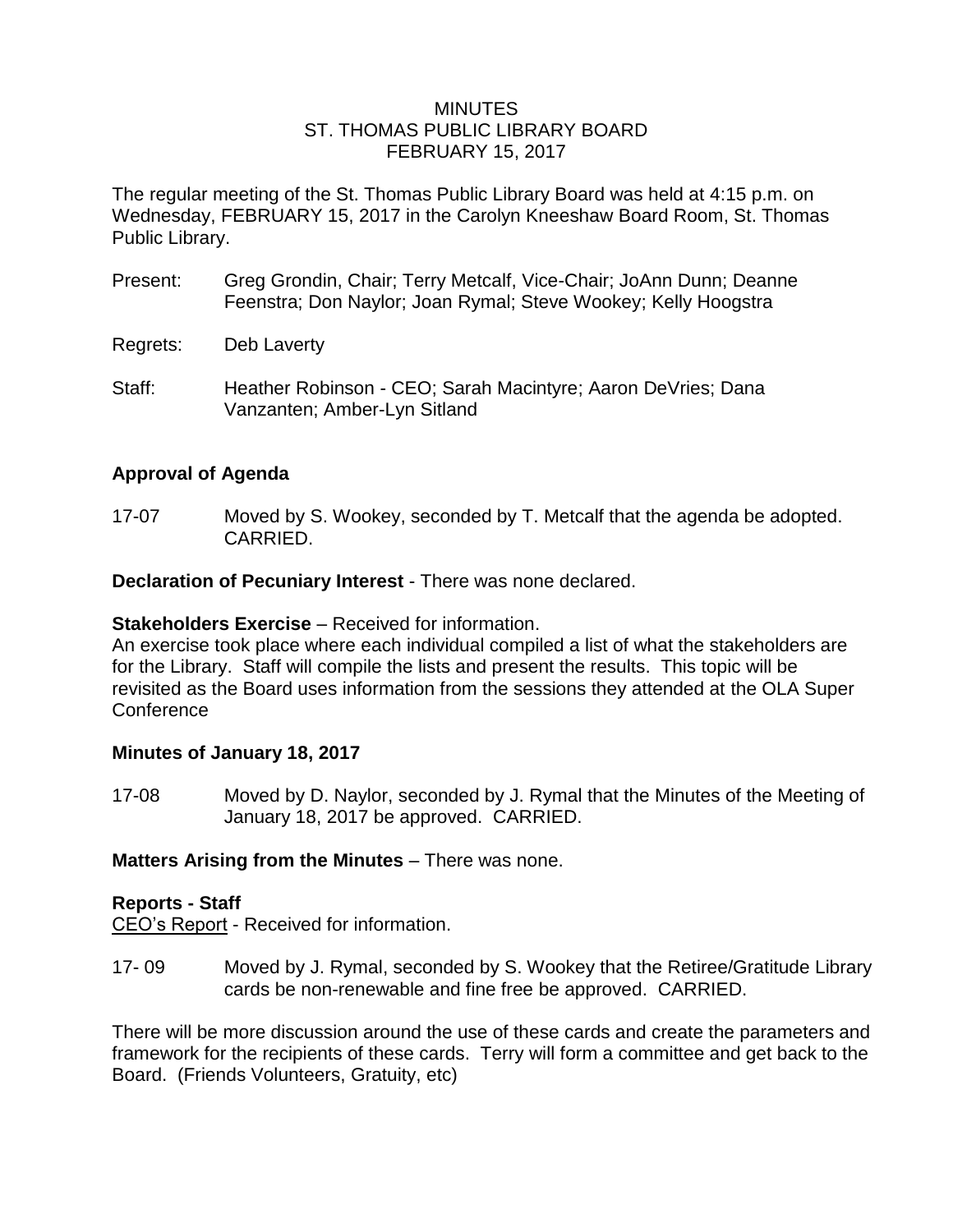- Alarm System Major Maintenance, discussion at the Finance Meeting.
- Widows are Capital Projects for next year
- Concrete Flowerbed Major Maintenance This Year
- Roof Capital This Year
- Snow Removal White Knight will shovel and Salt for the remainder of the year. The city is looking into future solutions.

#### Library Activities

**Manager, Access Services** - Received for information.

- Self Checkout is fixed as of today
- "Livegage" senses where a patron has travelled based off their electronics' ping. Terry has information on "Heat Map" that will show a person's route through the library based on body heat. More research and discussion needed.

**PL Leaders Report** - Received for information.

**Manager, Access Services - Super Conference 2017** - Received for information.

**Manager, Customer Engagement** - Received for information.

**Manager, Customer Engagement - Super Conference 2017** - Received for information.

**Manager, Advocacy & Community Development** - Received for information. Congratulations to Dana for making such a presence in the community in such a short time. Also to Aaron for his hard work so far. Both have made a difference in such a short time.

#### **Community-Led Presentation** - Received for information.

Northside Hub – Feedback or criteria for "where to put the next kiosk". Use them to gather information and input for the Strategic Plan.

Survey in reference to the Neely Donation. Engage Staff and the Community in the planning process. Electronic version to be poted on the City Website. Council Meetings and Karen Veccchio both have recorded sessions. "Short Script" can be read to promote.

**Staff Newsletter** - Received for information.

Friends Liaison Report – January 2017 - Received for information.

Friends Book Sales Report – January 2017 - Received for information.

Statistics January – January 2017 - Received for information.

It was noted that the Statistics report will come to the board on a quarterly basis not monthly. Fundraising and Public Relations reports will take the place in other months.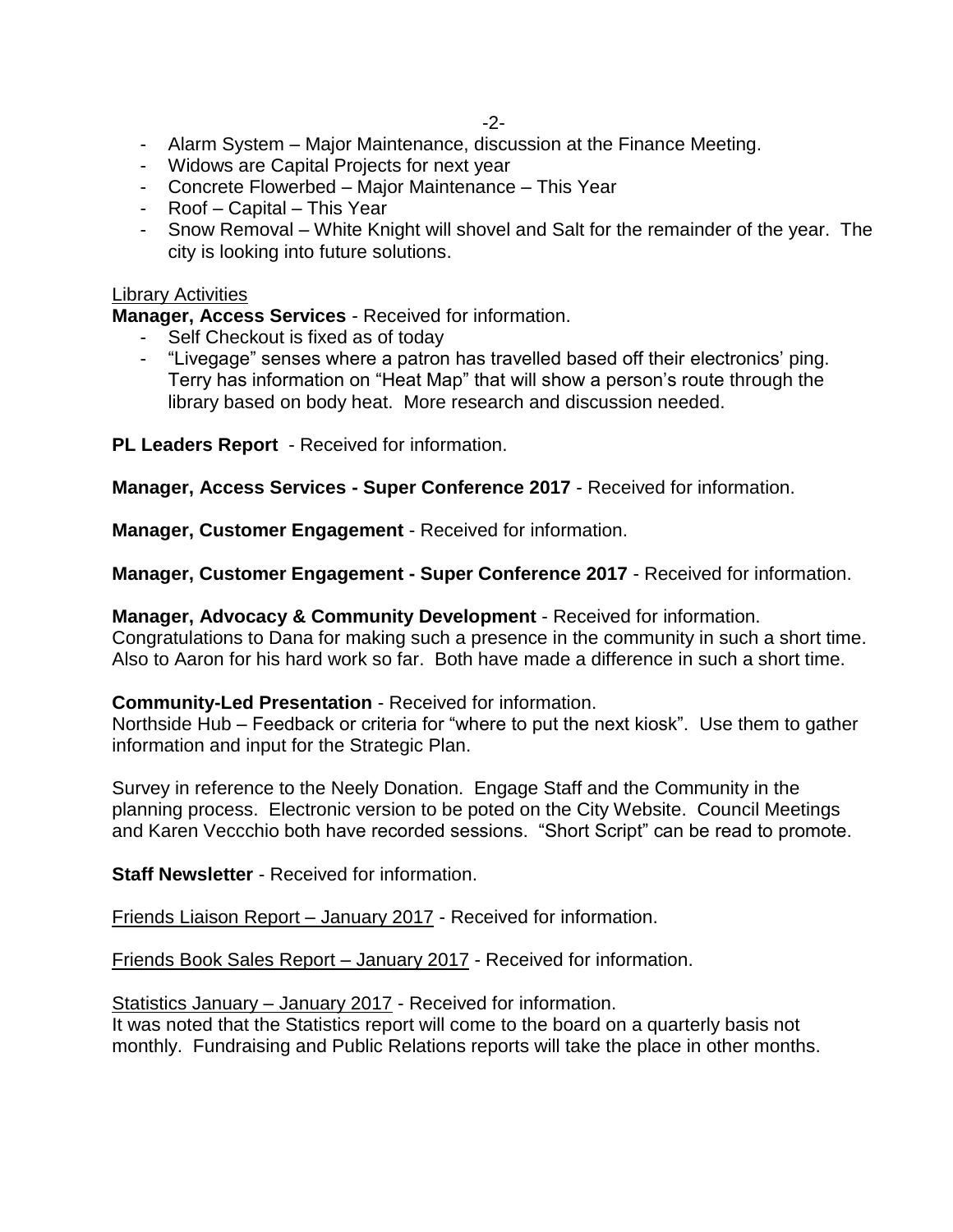### **Reports - Standing Committees**

### Finance

### Finance Committee Meeting Minutes February 8, 2017

17- 10 Moved by T. Metcalf, seconded by J. Rymal that the St. Thomas Public Library Board approve the Finance Committee Minutes from February 8, 2017 and approve the projects and their funding sources as presented. CARRIED.

### Revenue and Expenditures Statement

17- 11 Moved by T. Metcalf, seconded by S. Wookey that the St. Thomas Public Library Board approve the Revised Revenue and Expenditure Statement December 31, 2016. CARRIED.

### Revenue and Expenditures Statement

17- 12 Moved by T. Metcalf, seconded by J. Rymal that the St. Thomas Public Library Board approve the Revenue and Expenditure Statement January 31, 2017. CARRIED.

### Trust Fund Statement December 31, 2016

17- 13 Moved by T. Metcalf, seconded by J. Dunn that the St. Thomas Public Library Board approve the January 31, 2017 Trust Fund Statement. CARRIED.

# Southern Ontario Library Service – To be provided at March meeting

# Personnel

# Fundraising and Public Relations

Federation of Ontario Public Libraries - Received for information.

### **Correspondence**

### **Policies**

**Health and Safety** Health and Safety Board Report February 2017 – Received for information.

### **Other Business**

Updated Board Member Contact list – Revised - Received for information.